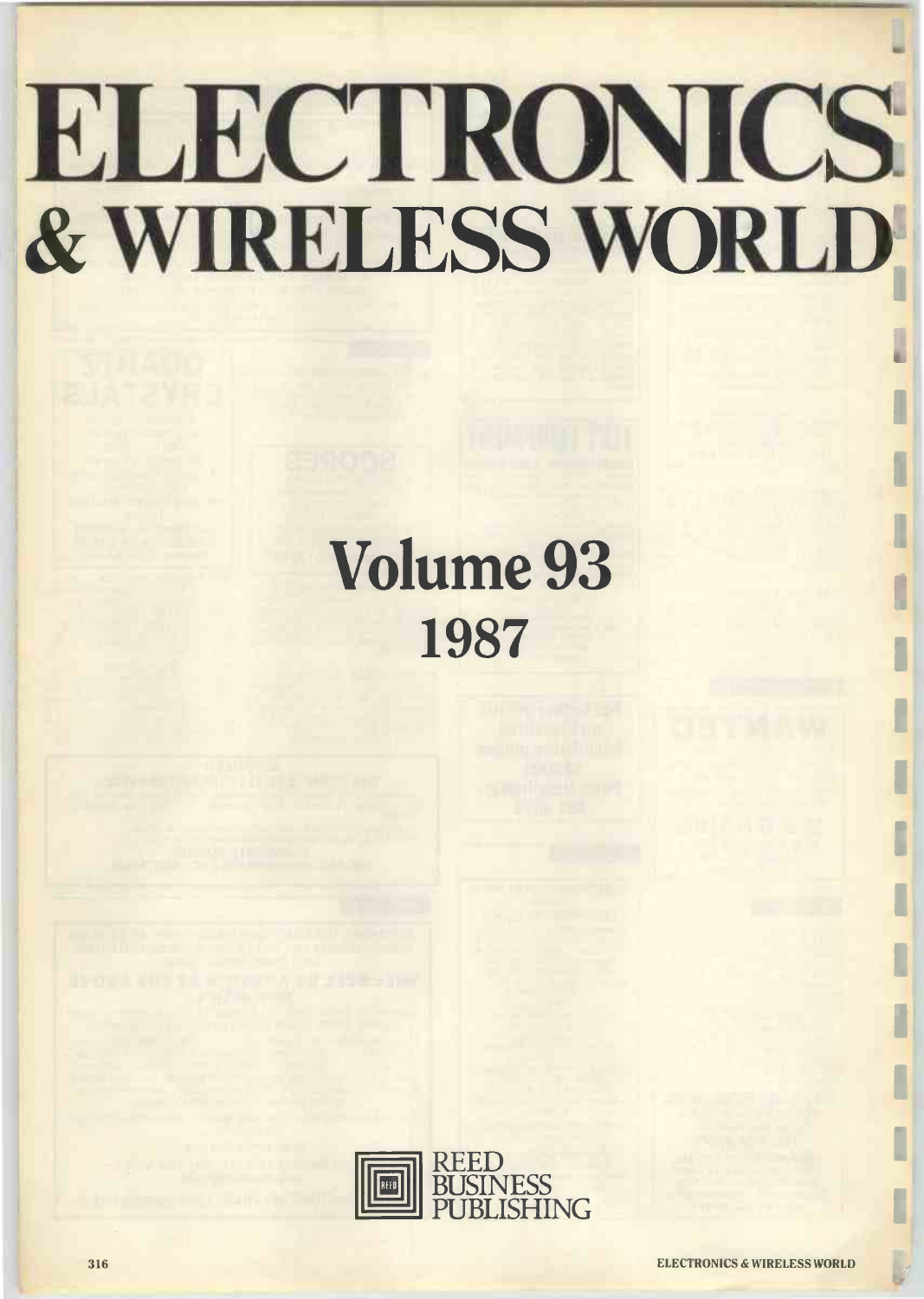This index contains references to all individual contributions in articles and letters as well as Circuit Ideas (CI). Items of significance have been selected from the various news columns; Radio Communications (RC), Radio Broadcasting (RB),  $\,$   $\,$   $\,$   $\,$ Research Notes (RN), Satellite Systems (SS), Telecomms Topics (TT), and Update (UD). New Products, Application Summaries and Books are not indexed.

- A -to -d converter using dither, G.P. Ormiston, CI 805 Aug.
- — with increased resolution, R.A. Beck, 373 Apr. | Desig<br>— with serial output, S. Eisenpress, CI 696 July | | | | | | | Jar Acorn's fast risc microcomputer (Archimedes), 839 Aug.
- Admixture, Letter, H. Morgan, 182 Feb.
- 
- Advanced vision system, RN 424 Apr. Advances in spectrum analysis, S. Gledhill, 359 Apr. Aftersales (R. Pinner School Foundation), Letter, S. Thurtell, 306 Mar.
- Airmac, Letter, L. Bar, 182 Feb (see also Feedback 450 Apr.)
- Alcatel and ITT converge on IT, A.J. Morant, 456 Apr.
- Alvey showcase, 1140 Nov.
- see also Fifth generation
- A.m. stereo, RB 1167 Nov.
- Amplifier, see Modulated-pulse.., Crossover...
- Analysis of solids by glow -discharge mass spectrometry, P.M. Webb and N.E. Sanderson, 997 Oct.
- Antennas, see Modelling yagi...Box loop.., Inter mural...
- Applications summary, 43 Jan; 163 Feb; 297 Mar; 385 Apr; 506 May; 572 June; 701 July; 829 Aug;
- 933 Sept; 1037 Oct; 1141 Nov; 1253 Dec. Autocalling two-way telephones, N.Cook-Abbott, CI 804 Aug.
- Automatic testing (of p.c.bs), G. Elliott, 69 Jan.
- of surface-mounted components, K. Beselin and H. Schauflinger, 273 Mar.

B -MAC (satellite tv system) SS 263 Mar.

- Baseband signal generator (p.55 December
- 1986)Letter, J.C. Rudge, 182 Feb. Bessel and his functions, Joules Watt, 1101 Nov. Betrayal of science by modern physics, Letters
- I. Catt, 683 July; R.D. Dyson, 914 Sept.
- Biocomputers, RN 424 Apr. Biofeedback, RN 733 July; Letters G.N.C.Kenny,
- J.T.B. Moyle, 913 Sept. Box loop (antenna), G.W. Short and V Smith, 637 June
- Bridge amplifier with common driver, T.G. Thomas,
- CI 805 Aug.<br>British r&d the light under the bushel, Leader, 563 June
- Building blocks for active op -amp compensation, A.M. Soliman, 486 May
- Cable tester for multiple cores, K. Dvorak, CI 408 Apr.
- Capacitor technologies compared, M. Baker, 690
- July for r.f.i. suppression, R. Hanson, 991 Oct. - see also Europe's market... and Surfacemounted...
- Catt's Anomaly, see Diode...

- Cellular radio, second-generation, UD 52 Jan.<br>Centronics handshaking ability, N. Frewin, CI 1246 Embarr.
- Dec. Circuit ideas, 35 Jan; 171 Feb; 295 Mar; 407 Apr; 604 June, 695 & 706 July; 803 Aug; 908 Sept; 1007  $^{100}$
- Oct; 1150 Nov; 1246 Dec. Clock circuit for async data transfer,

- H. Tacca, CI 407 Apr.
- Clock chips, what has happened to them? Letter, N. Muir, 1132 Nov.
- Closed -loop control systems, H. Hutchings, 1222 Dec. (more in 1988) Common satnav receiver (GPS) SS 377 Apr.
- Communications receiver, design, J.R. Thorpe, 409 Apr.
- Compact disc read-only memory (600 MByte), J.R. Watkinson, 1046 Oct.
- Comparison of power mos and bipolar power transistors, S. Cain and R. Ambrose, 499 May
- Complex filter using two i.cs, T. Mason, CI 696 July Compute -a -drug (protein molecule modelling) RN
- 425 Apr. Computer -aided design of analogue circuits, M. George, 1187 Dec.
	- Toleranced design by circuit analysis, R.

Wheeler, 1190 Dec.

- $- -$  see also Digital computer modelling... Computer memory, Synchronous static ram, D. Jones, 1243 Dec
- See also Dual-port static ram.
- Computers, language and logic, A. Medes 165 Jan, Letter, P.J. Ratcliffe, 684 July
- Conductive foam measures pressure, Amir Ali Khan CI 172 Feb.
- Conductive windows for f.f. immunity RN 37 Jan
- Connector revolution, J. Curry, 9, Jan. Designing a surface-mount connector, A. Hyner, 14 Jan.
- 
- 14 Jan. Conquest of thought, I. Catt, 1250 Dec. Countdown to small -dish satellite tv, 791 Aug.
- Coupling coefficient, does it matter? T. Ivall,  $577$  | F.s.k. June, Letters P.E.K. Donaldson, 842 Aug; F.G. Clifford, 1210 Dec.
- Crossover distortion in class B amplifiers, E. Margan, 739 July; Letter, L. Sage, 915 Sept. Author's reply, 1131, Nov.
- drivers for high resolution tubes, P. Bissmire, 337 Mar.
- Curls and divs, All about, Joules Watt, 809 Aug. Current source, digitally -controlled, T.G. Barnett, CI 604 June.
- Data acquisition system, single chip, C. Yager and H. O'Hara, 1013 Oct.
- Data capture for Fourier analysis, P. Finch and D. Tayler, 823 Aug.
- Data error correction (in communications), A.J. Morant, 1259 Dec.
- Digital audio for broadcasting, economical, S.E. Forshay, 286 Mar.
- computer modelling of linear systems, R. Oxley, H.<br>107 Jan. RB 1272 Dec.
- Image processing an overview, A.S. Kwabwe,  $\begin{bmatrix} \text{r} \end{bmatrix}$ R.N. Gorgui-Naguib and R.A. King, 321 Mar. - tv, TB 445 Apr.
- -studio, UD 198 Feb.
- Diode as an energy controlled, not charge controlled device, I. Catt, 903 Sept.
- Dirty design (r.f.i.), Letters F.B. Kyle, 840 Aug; J. Wilson 1132 Nov.
- 
- 
- Display for instruments, B. Rose, 128 Feb.<br>Display processing, see Within the 68020<br>Dividers faster than 3GHz (with bipolar devices), N. Tm Cowley, 699 July
- Domesday discs (interactive video) 189 Feb.
- Domestic harmony, Leader 243 Mar. Double -notch filtering simplifies distortion analysis, B.J. Sokol, 47 Jan, 156 Feb.
- Double-side-band-s.c. detector, K. Fahme, Cl 35 Jan.
- demodulator, K. Fahme, CI 803 Aug. Dynamic -ram controller for 680xx, J. Udby, CI 605 June.
- Earthquake, H. Aspen, 230 Feb; Letters 611 June. See also Radioquake.
- Eastern promise, leader 355 Apr.
- Electrometer amplifiers for sub-picoamp currents, D.F. Caudrey, 65 Jan. Electronic car- myth or reality? P. Bastock, 990
- Oct. Electronic exchanges, Letter, D.J. Wattson, 182
- Feb.
- Electronic organ generator system, S.J. Kearley, 817 Aug.
- E -m. compatibility, RC 217 Feb.

Embarras de richesse, Leader 667 July Energy transfer, Letter, J.D. Ryder, 183 Feb.

Engine management, advanced system, P.D. Jordan, 1225 Dec.

- Engine management, see also microprocessor controlled
- Eprom programmer, minimal, B.J. Sokol, 619 June 735 July<br>— — for the CPC6128, J.R. Hunt, CI 1150 Nov.
- Equivalent circuits, Joules Watt, 1201 Dec.
- Error -free microprocessor, RN 37 Jan. Ether, the, Letters P.J. Ratcliffe, 786 Aug; K.
- Wootten, 786 Aug; H. Aspden, 786 Aug; M.G. Wellard, 1210 Dec.
- European path to digital cellular, 658 June Europe's capacitor market, K. Thomas, 688 July, Letter, R.H. Hanson, 1210 Dec.
- Fifth generation (Alvey programme), B. Oakley, 1137 Nov.
- Filters and pulses, Letter, J. Hollingworth, 62 Jan. see also Double-notch.., Gyrators.
- Flow diagrams- a new approach, D.J. Sweeney, 787 Aug. Letters S. Ross, 1030 Oct, J.D.G. Pratt,

**ELECTRONICS & WIRELESS WORLD 317** 317

1131 Nov.

CI 174 Feb.

Aug.

June

Feb.

1127 Nov.

306 Mar.

Pioneers

450 Apr.

Feb.

High-definition tv, TB 456 May

June

- Forethought, Leader 769 Aug.
- Forth as machine code (pt. 3 of Novix), A Haley and W. Watson, 584 June.
- Forth processor- see Novix

Fourier, a series of remarks, Joules Watt, 1000 Oct. Fourier and filters, Letter, C.F. Coleman, 182 Feb. Frequency allocations, Letter, H. Price, 306 Mar. - analysis (Solartron) 360 Mar.

June (with author's reply)

Glitch filter, S. Retailer, CI 1150 Nov.

analysis, see also Hadamard. control in Wien-bridge oscillators, F. Michele, CI 1008 Oct.

F.s.k. receiver, M. Lee, CI 1007 Oct. Fuse monitor indicates three states, R.B. Hughes,

G64 bus (November 1968) Letter, R.F. White, 611

German v.l.f. Letter, T.F. Bernascone, 62 Jan. Getting to the root (r.m.s.), Letter, J.M. Bryant, 612

Gain -bandwidth product, a new look, B. Wilson, 834

Good neighbourliness for personal computers (r.f.i.), R. Marshall, 923 Sept. Gyrators in band-pass filter design, R.H. Troughton,

H.f. radio-deciding the future, D.P. Leggatt, 191

Heating elements, self -sensing, C.H. Langton, 606

High-performance colour graphics controller, J.

Image acquisition system, G.J. Awcock, F.W. Stone and R. Thomas, 441 Apr, 531 May, 589 June Image localization and interchannel phase difference (audio stereo), F.O. Edeko, 799 Aug. Impact on VME in the UK, Bob Squirrel, 147 Feb.

Inductive coupling, see coupling coefficient. Insanity (of cable colour coding) Letter, J.C. Rudge,

"j"- real thoughts on an imaginary axis, Joules Watt, 938 Sept. Letter, C.F. Coleman, 1132 Nov. Janus link, two (nerve stimulators) for the price of

Laser -diode power supply, J. Vandewege, H. Peremans and J. Schotte, 167 Feb. Lithium cell users guide, N. Houslip, 569 June batteries, new cathode material, B.A. Nevett, 571

Logic analysis (analysers) -an introduction, 465 May design of i.cs using state diagrams, D. Batchelor,

intention and sexual equality, J.E. Kennaugh,

Machine vision at BAe, UD 52 Jan. Mains cable marking, (Or not as the case may be) Letter, W. Scott, 62 Jan.

Low-cost factory network, S. Hinton, N.D. McQuillon and B. Worth, 631 June Low -resistance measurement, D.H. Haigh, 342

Mains control interface, G. Hardy, CI 806 Aug. see also Noise resistance. Mains equipment control, N. Gardner, 267 Mar. Marx generator for high voltage experiments,

Instrument supply, G.R. Nimmo, CI 806 Aug. Intentional logic symbols, Letter, R.G. Mellish, 182

Heaviside, Oliver (review of biography by G.F.C. Searle), M.K. Hobden, 1174 Nov. see also

Adams, 368 Apr, 472 May

In -car entertainment, RB 855 Aug.

Intermural tv signals (antenna), 705 July Isolan: a fibre -optic Ethernet, D.A. Rowarth and N.

Howe, 774 Aug. IT is still a miss, Leader 1081 Nov.

one, P.E.K. Donaldson, 1097 Nov. Japanese displays reflect UK shortfall, 193 Jan. Keypad encoding, F. Braunschmid CI 171 Feb.

Large-screen I.c.d. RN 37 Jan.

June

947 Sept.

916 Sept.

Mar.

Hadamard versus Fourier transformation, M.S. Varney, 16, Jan, machine-code listing 276 Mar. Hands-on engineers, Letter, R. Gill, 450 Apr. Heat transfer, Letters N. Pritchard, 62 Jan, G. Nalty,

— multiplier, D. Hoggett, CI 407 Apr.<br>— planning, "Spectral lines" Leader, 3 Jan.<br>Frost protection, K.M. Redford, CI 1246 Dec.